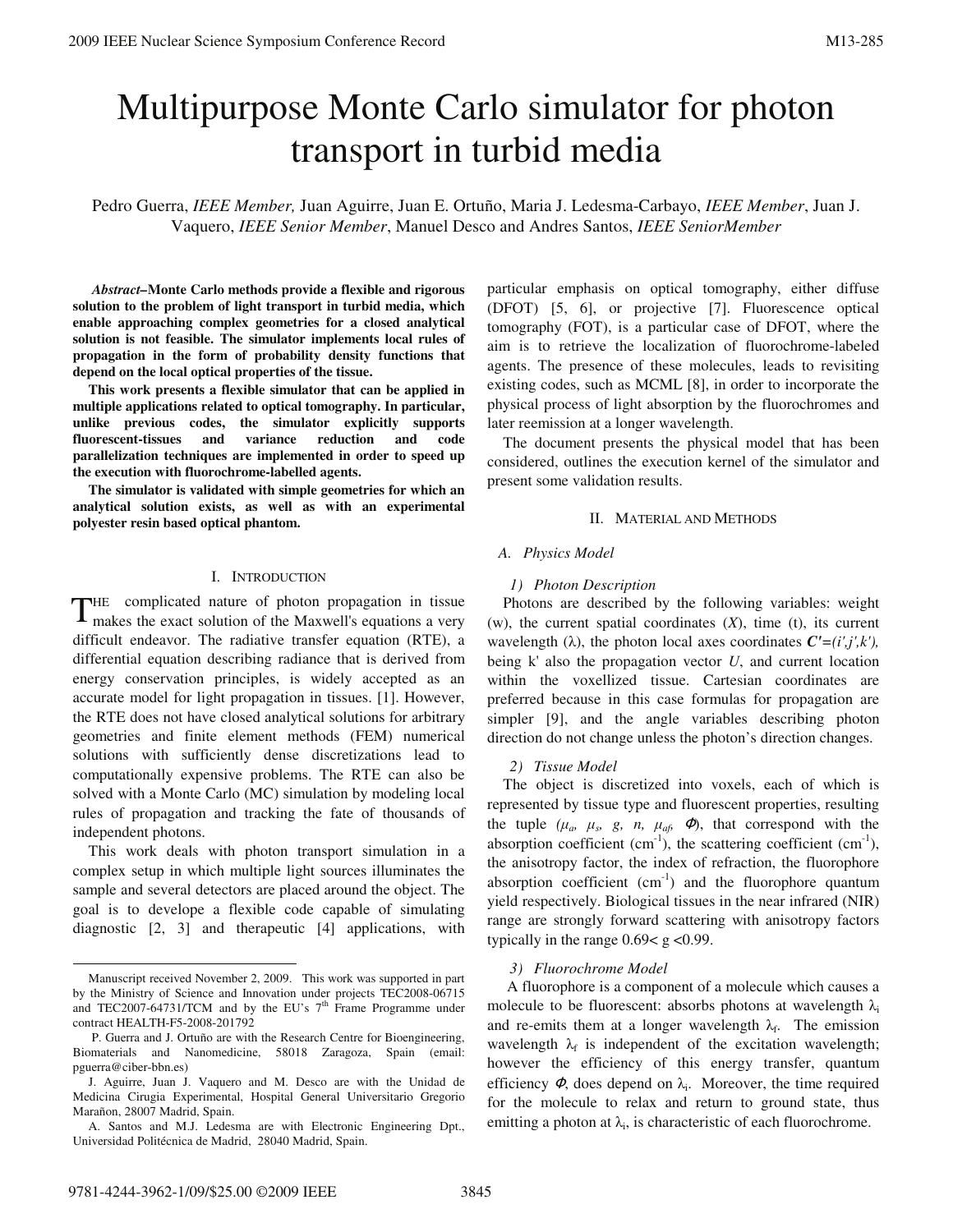There is no limitation in the number of fluorescent agents than can be attached to tissue types; thus enabling different concentrations and types of fluorescent-dyes. There is also no constraint in the absorption and emission spectrum of the fluorochromes, though current simulations assume a constant yield and a monochromatic reemission.

In case of using different dyes, crosstalk effects are by construction part of the simulation.

#### *4) Photon-matter interaction*

At each interaction point C, a photon *p* may either interact with the tissue or a fluorophore. In the former case the photon is either absorbed or scattered while in the later case the photon is either absorbed by the fluorophore or reemitted at a longer wavelength. Tissue and fluorophore properties may be lumped together [10] to define an equivalent attenuation coefficient  $\mu_{ac}$  and yield  $\Phi_{ac}$ :

$$
\mu_{ac} = \mu_a + \mu_{af}
$$
\n
$$
\mu_{sc} = \mu_a
$$
\n
$$
\Phi_c = \frac{\mu_{af}}{\mu_a + \mu_{af}} \cdot \Phi
$$
\n(1)

These definitions are convenient for obtaining the probably of each of the possible outcomes of the photon-matter interaction: scattering (*ps*), absorption in tissue or fluorochrome (*pa*) and fluorochrome absorption-remission (*pef*), which are given by:

$$
p_s = \frac{\mu_s}{\mu_{ac} + \mu_s}
$$
  
\n
$$
p_a = \frac{\mu_{ac}}{\mu_{ac} + \mu_s} \cdot (1 - \Phi_c)
$$
  
\n
$$
p_{ef} = \frac{\mu_{ac}}{\mu_{ac} + \mu_s} \cdot \Phi_c
$$
\n(2)

In an ideal MC implementation, a coin would be tossed to determine the photon fate and in case of absorption, photon dies and a new photon is taken from the laser. This work considers forced interactions in order to reduce variances. This approach implies that at each interaction the photon packet is split into three fractions, each of which undergoes on of the possible processes. From a practical perspective, the consequence of this approach is that at tissue voxels labeled with fluorochromes, the initial photon packet splits in two: one that represents the fraction of photons that undergo scattering and the other the fraction of absorbed photons that are reemitted by the fluorophore. The simulator kernel handles this situation by placing the reemitted photon in a queue for later simulation and continuing the simulation with the scattered photon.

Whenever a photon is absorbed by the tissue and reemitted at a different wavelength, tissue property tables are updated accordingly, this procedure overcomes the limitations of other simulation codes [9].

#### *5) Photon scatering*

The differential scattering cross section is referred to as the phase function  $p(\theta, \varphi)$ , which specifies the probability of scattering into a unit solid angle  $(\theta, \varphi)$ , measured from the incident direction. The average over the solid angle of  $p(\theta, \varphi)$ is known as the asymmetry parameter, which ranges from backward  $(g=1)$  to forward scattering  $(g=1)$ . A photon is considered to acquired random direction after approximately *1/(1-g)* scatters. The Henyey-Greenstein phase function [11] is used to characterize the angular distribution of scattered light by tissue. This function is parameterized by the average cosine of the scattering angle  $\langle \cos(\theta) \rangle$ , i.e. the anisotropy factor g:

$$
p_{HG}(\cos\theta) = \frac{1}{2} \cdot \frac{1 - g^2}{\left(1 + g^2 - 2 \cdot g \cdot \cos\theta\right)^{\frac{3}{2}}}
$$
(3)

#### *6) Photon mechanics*

Photon mechanics involves translations due to propagation as well rotations due to scattering, reflection or refraction at tissue interfaces. Photon local axes are defined such that  $B_c$ represents the matrix transformation between the local reference system **C'** and the world reference system **C** and the propagation vector in the world system *U* aligns with the k' axis in the local reference frame. That is,

$$
U_L = (0, 0, 1)^T
$$
  
\n
$$
U = B_c \cdot U_L
$$
\n(4)

With this definition, for a photon located at  $X=(x, y, z)$ traveling a distance  $\Delta s$  in the direction  $U=(u_x, u_y, u_z)$ , the new coordinates  $X=(x', y', z')$  are given by:

$$
X^{(i+1)} = X^{(i)} + \Delta s \cdot B_c \cdot U_L \tag{5}
$$

Reflections and refraction take place at the interface between two tissues; this interface is defined by the normal vector *n*. In both cases, the new direction of propagation *U'* belongs to the plane defined by *U* and *n* and it is computed as a rotation around the vector normal to the plane *S=Uxn*. Rotations are implemented on the transformed system *C*' as a rotation *R* around *S*, as:

$$
B_c^{(i+1)} = B_r \cdot R \cdot B_r^T B_c^{(i)}
$$
 (6)

Where the rotation matrix  $\mathbf{B}_r$  is defined as *((nxS)<sup>T</sup>,n, S<sup>T</sup>)*. In the case of reflection the rotation angle will be  $(p-2\alpha_V)$  while in the case of refraction it will be  $(a_{V}-a_{V})$ .

Photon-matter scattering inside the voxel is represented as deflection angle  $\theta$  and a azimuth angle  $\varphi$ , with respect to the propagation direction  $U=(u_x, u_y, u_z)$ . This rotation transforms the photont reference vectors: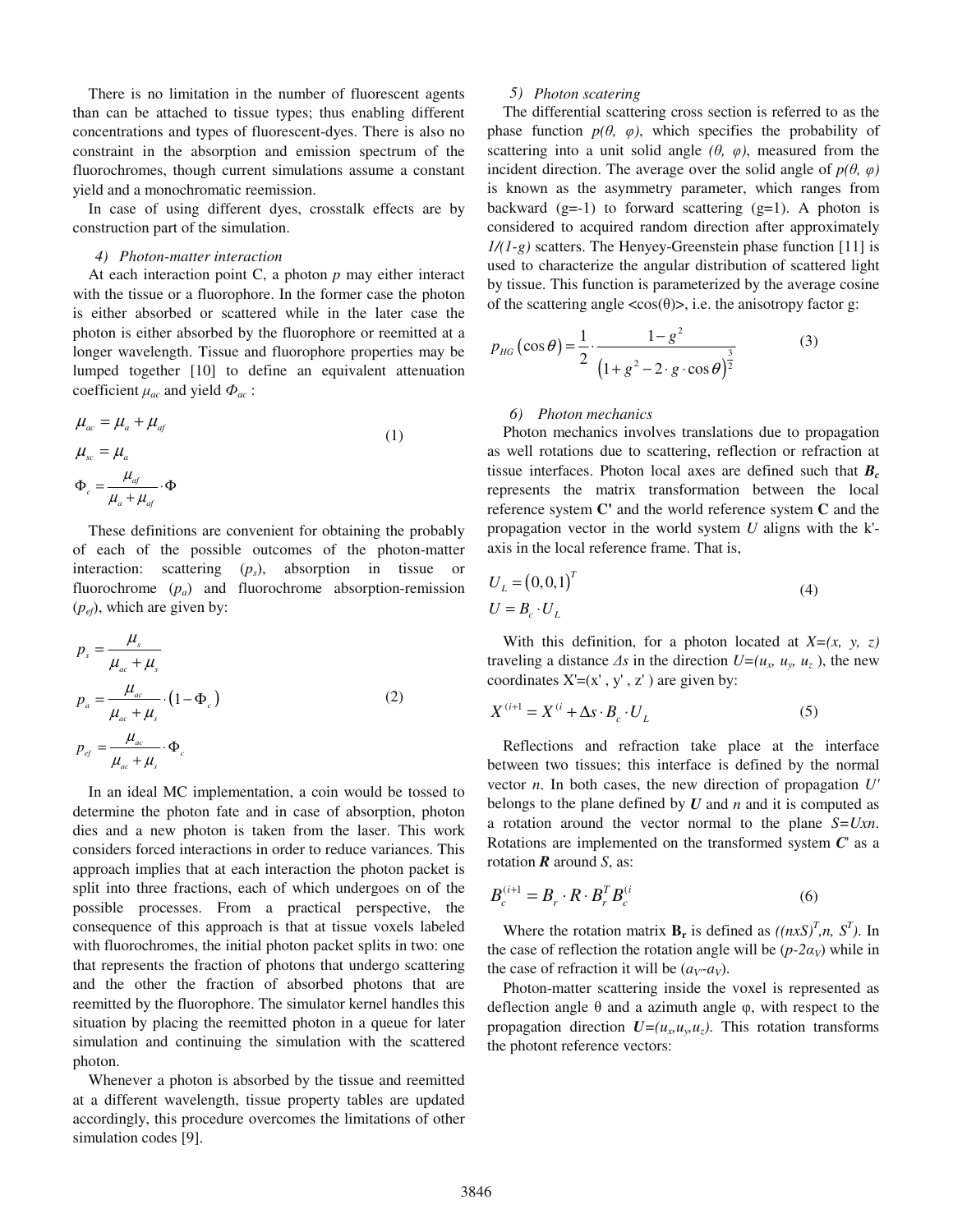$$
B_{d} = \begin{pmatrix} \frac{u_{x} \cdot u_{z}}{s_{z}} & -\frac{u_{y}}{s_{z}} & u_{x} \\ \frac{u_{y} \cdot u_{z}}{s_{z}} & \frac{u_{x}}{s_{z}} & u_{y} \\ -s_{z} & 0 & u_{z} \end{pmatrix} \cdot \begin{pmatrix} \cos \Phi \sin \theta \\ \sin \Phi \sin \theta \\ \cos \theta \end{pmatrix}
$$
 (7)  

$$
s_{z} = \sqrt{1 - u_{z}^{2}}
$$

$$
B_c^{(i+1)} = B_d \cdot B_c^{(i)}
$$
 (8)

# *7) Physical Data Collection*

During the simulation several physical parameters are recorded, for both injected photons at wavelength  $\lambda_i$  as well as the reemitted photons at wavelength  $\lambda_F$  are measured, including reflectance, transmittance and fluence. Photon packet weights are normalized to the laser wavelength  $\lambda_i$  in order to represent energy.

 At each interaction point the absorbed energy is stored in a matrix  $A_{xyz}$ , which represents the total deposited energy at each voxel and it is proportional to the photon fluence  $\Phi(r,\lambda)$ . Fluence is computed out of the absorbed energy, adjusting for a scale parameter in order to fulfill that the exiting photon flux, consisting of total transmittance  $T_t$  and total radiance  $T_t$ , plus the absorbed energy at different wavelengths,  $\Phi(r, \lambda)\mu(r, \lambda)$ equals the injected energy E [12]:

$$
T_t + T_r + \sum_{\lambda} \sum_{\text{Volume}} \Phi_{xyz} (r, \lambda) \cdot \mu_a (r, \lambda) \cdot V_{\text{voxel}} = E \quad (9)
$$

*B. MC Simulator kernel* 

#### *1) Tools*

The simulator has been coded in C++, threaded for multiprocessor environments with OpenMP 3.0 [13] and compiled with Intel Compiler 11.0 (Intel Corp., 2200 Mission College Blvd Santa Clara, CA, USA).

# *2) Kernel Core*

The simulator follows an execution flow similar to that describe by Wang [8], with the added feature that tissues may be labeled with fluorochromes, something that was not possible with previous codes [9]. Additionally the simulator is fully extended to 3D and tracks photon timing and rotations enabling intensity modulated simulations and polarization considerations. For each photon packet, the following steps are carried out:

- 1. Select the photon for simulation, which may come from the queue previously mentioned or from the laser.
- 2. Update tissue tables to reflect properties at the current wavelength.
- 3. Compute the distance before the interaction point and translate the photon. Displacement may be such that more than one voxel is crossed. This requires updating the actual distances to reflect variations in tissue properties.
- 4. Compute the photon fraction that undergoes absorption, scattering and reemission. Store the reemission factor in the queue if its weight is higher than 0.
- 5. Apply Russian roulette to the photon: if its weight is lower than a given threshold a coin is tossed to determine whether the photon is absorbed or its weight is increased.
- 6. Iterate through steps 3-5 until the photon escapes the voxellized volume or it is completely absorbed.
- 7. Check whether the photon impinges on the external detectors.

# III. RESULTS

#### *A. Simulator validation against analytical solutions*

The diffusion approximation (DA) equation [9] and data from existing literature is used to validate the code with simple slab geometries [14, 15]. Firstly, estimated observable physical values of the total reflectance and transmittance provided by the simulator is checked against published literature. The match of the results, summarized in the next tables, confirms the correctness of data scale factors and photon weightings.

TABLE 1: REFLECTANCE AND TRANSMITTANCE FOR A SEMI-INFINITE BLOCK

| Author          |         | R error | $\bm{\tau}$ | T error |
|-----------------|---------|---------|-------------|---------|
| Giovanelli [16] | 0.26000 |         | O           |         |
| Prahl . [17]    | 0.26079 | 0.00079 |             |         |
| Wang et al [8]  | 0.25907 | 0.00170 |             |         |
| This work       | 0.25936 | 0.00142 |             |         |

TABLE 2: REFLECTANCE AND TRANSMITTANCE FOR A SLAB BLOCK

| Author            | R       | R error               |         | T error |
|-------------------|---------|-----------------------|---------|---------|
| van de Hulst [18] | 0.09739 |                       | 0.66096 |         |
| Prahl $[17]$      | 0.09711 | 0.00033               | 0.66159 | 0.00049 |
| Wang et al [8]    | 0.09734 | 0.00033               | 0.66096 | 0.00020 |
| This work         | 0.0969  | $9.43 \times 10^{-4}$ | 0.66160 | 0.00120 |

Next, the estimated photon fluence  $\Phi(r,\lambda)$  is compared with the value provided by the DA for a slab geometry of thickness L=4 cm when taking into account the attenuation profile of the tissue [19].



Figure 1: Longitudinal profile and axial cut of the fluence computed with the MC simulator and with the DA.

Figure 2 shows the fluence profile and a slice cut in logarithmic scale along the laser axis for the MC simulation